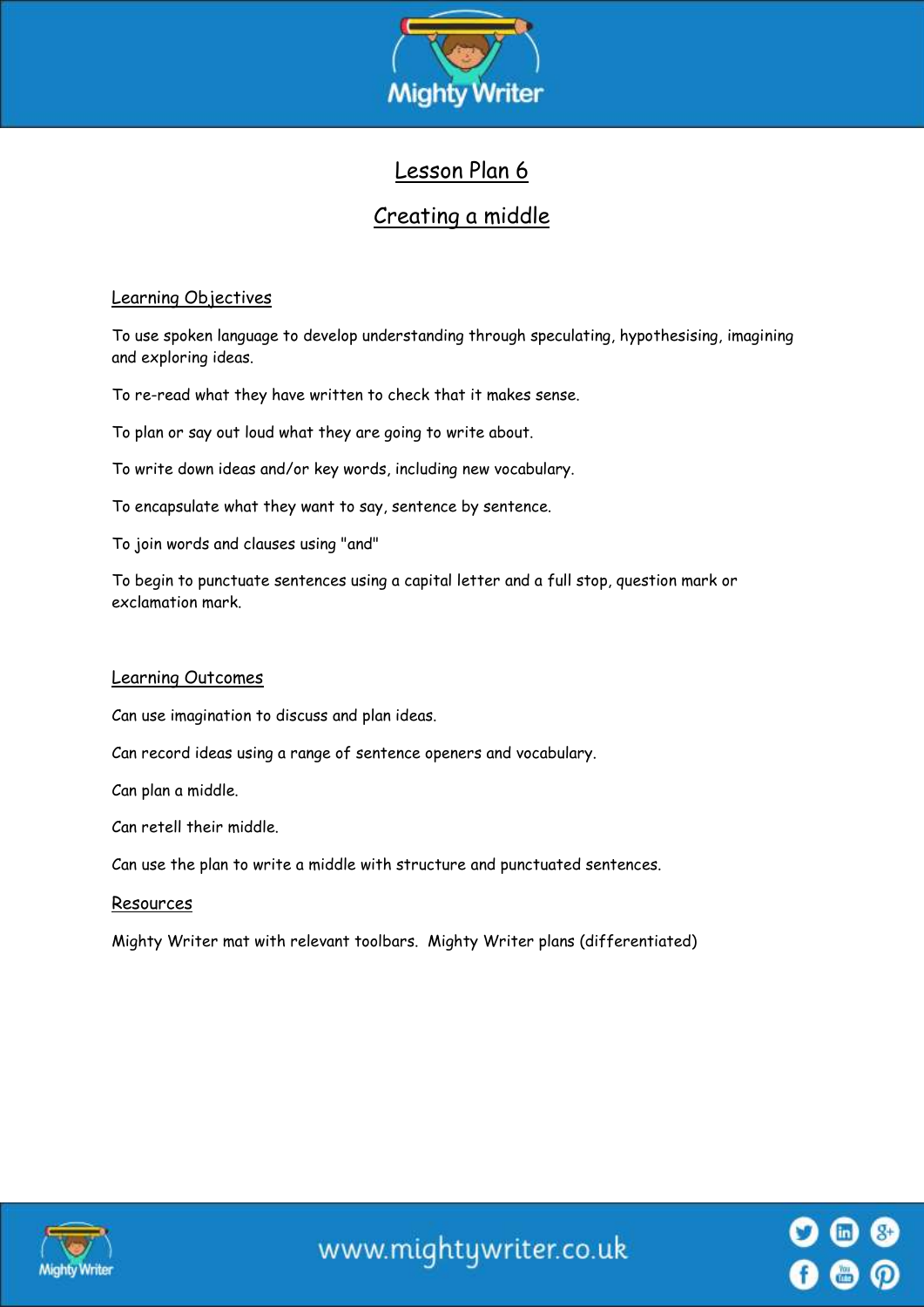

### Shared Reading/Writing

Remind children that the middle of the story is usually where the action happens. The development of the middle of the story may link to the previous lesson on creating a beginning or this lesson may stand alone. Read a selection of different story 'middles' to the children (these may be related to a current topic or theme) Talk to them about how stories differ in the way the action is portrayed and the reasons for this.

Explain you are going to work with them on creating the middle of a story. Remind them that word choice is important in creating tension and developing mood. The number of sentence mats used and the language style chosen for the middle of the story will be reflective of the year group and ability of children.

Discuss together the main content of the middle including the action, setting and characters. Use talking partners so children work together to think of possible ideas for the content, how this leads on from the beginning and how these ideas can be put into sentences. Begin to select words, images and symbols to place on the orange sentence mat in discussion with the children. Talk to children about how word choice affects the impact created on the reader. Encourage children to check each sentence makes sense by re reading once each one is completed. Discuss any improvements needed and make changes.

Questions may include;

What word could we use to start the middle of the story?

How can we create more excitement in this sentence?

How can we make this sound more mysterious?

What conjunction could we use to extend this sentence?

Once completed, reread the middle altogether. Talk about the effect it has on the reader and how effective it is. Discuss whether any further changes are needed.

#### Shared Sentence/ Word work

Focus on particular descriptive phrases used to describe character, setting or action. Work with children to think of descriptive phrases and why some are more effective than others. Look at one of the sentences and experiment with how it can be changed around to create different effects.



www.mightywriter.co.uk